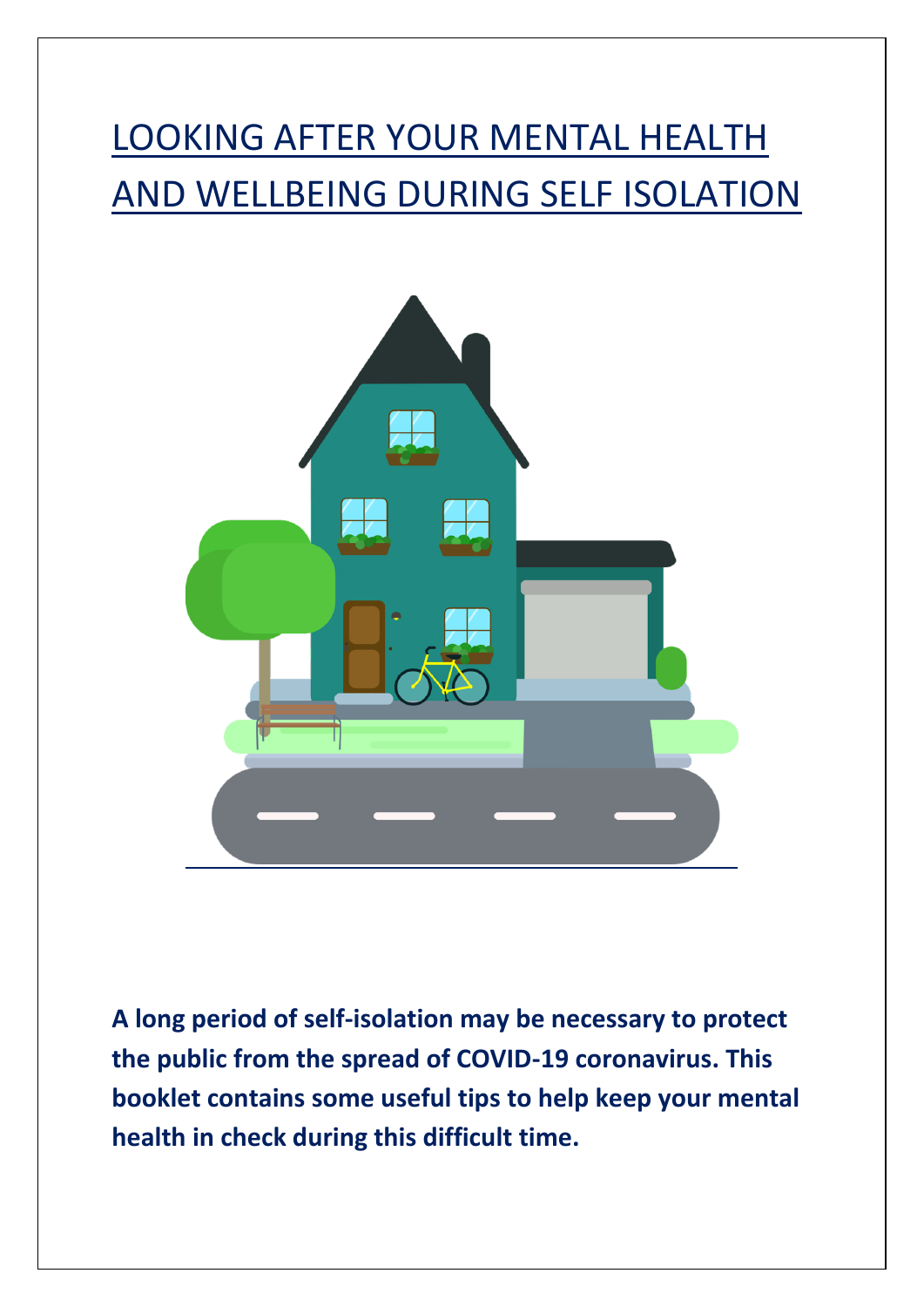### **Do keep a healthy diet**

**When you're at home sitting on the sofa with nothing to fill your day, it is easy to eat unhealthy meals and snacks as a way to pass the time. It is vital that you eat a balanced healthy diet as this is an important part of maintaining good health and wellbeing, giving yourself the energy to fight infection.** 

**If you haven't got anyone who can drop off supplies to you then see if you can sign up to home deliveries from your local supermarket or maybe your local shop might be able to help. Find out if there are any community support groups in your local area that could also provide support with shopping.**

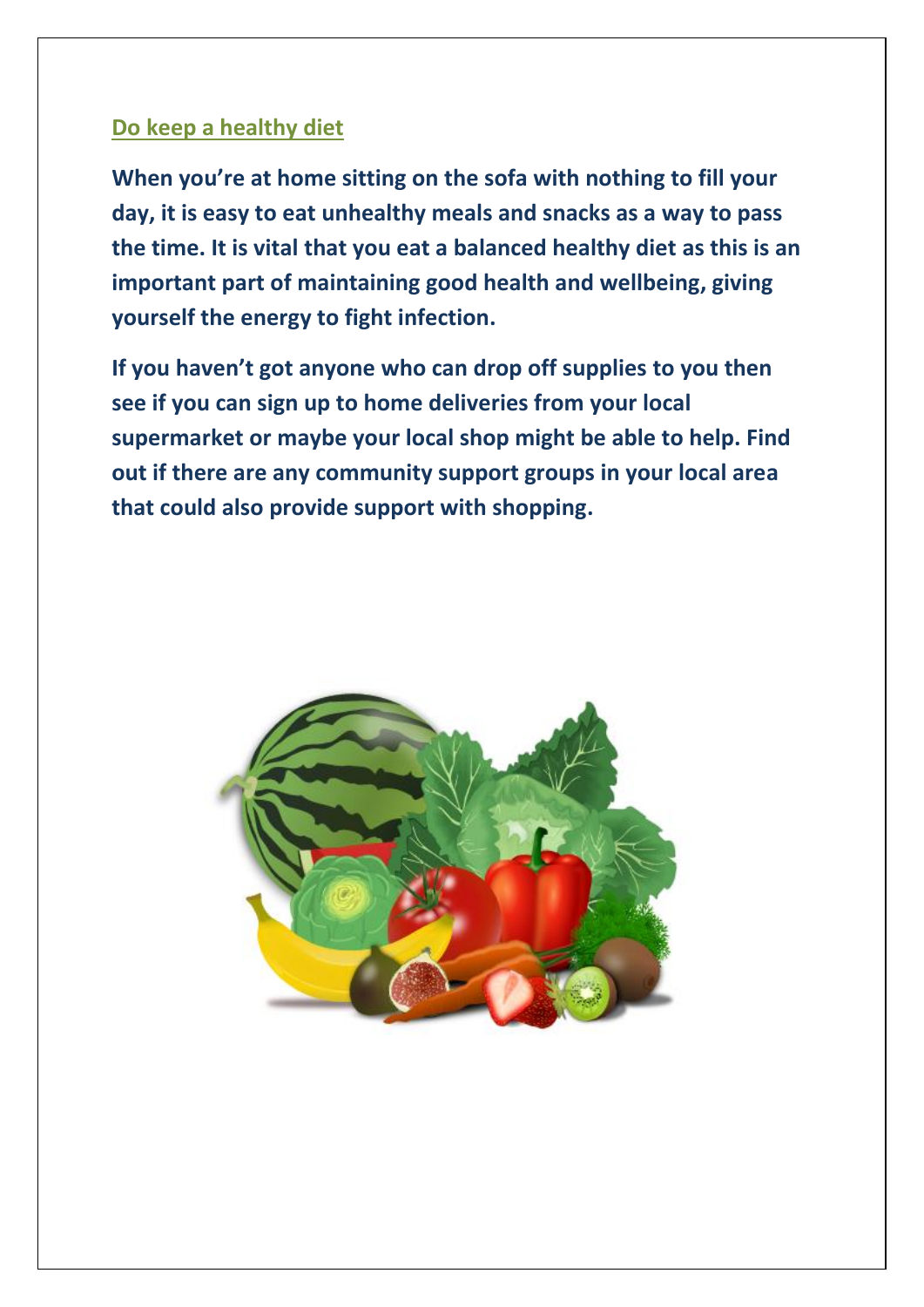#### **Engage with nature**

**Try and get exposure to the outside world and exercise as much as possible within the safety limits. Try using any outdoor private space you have such as a garden or balcony. Physical health and mental health are closely linked so it is vitally important to keep to a routine that includes some physical exercise. If you don't have any outdoor space then you could try some Yoga / exercise classes on YouTube.**

**Embracing nature can help our well-being. Try looking out of the window observing the birds and other animals you might see or tend to houseplants to keep your mind stimulated. It is also good to open the window regularly and let fresh air into your room.**

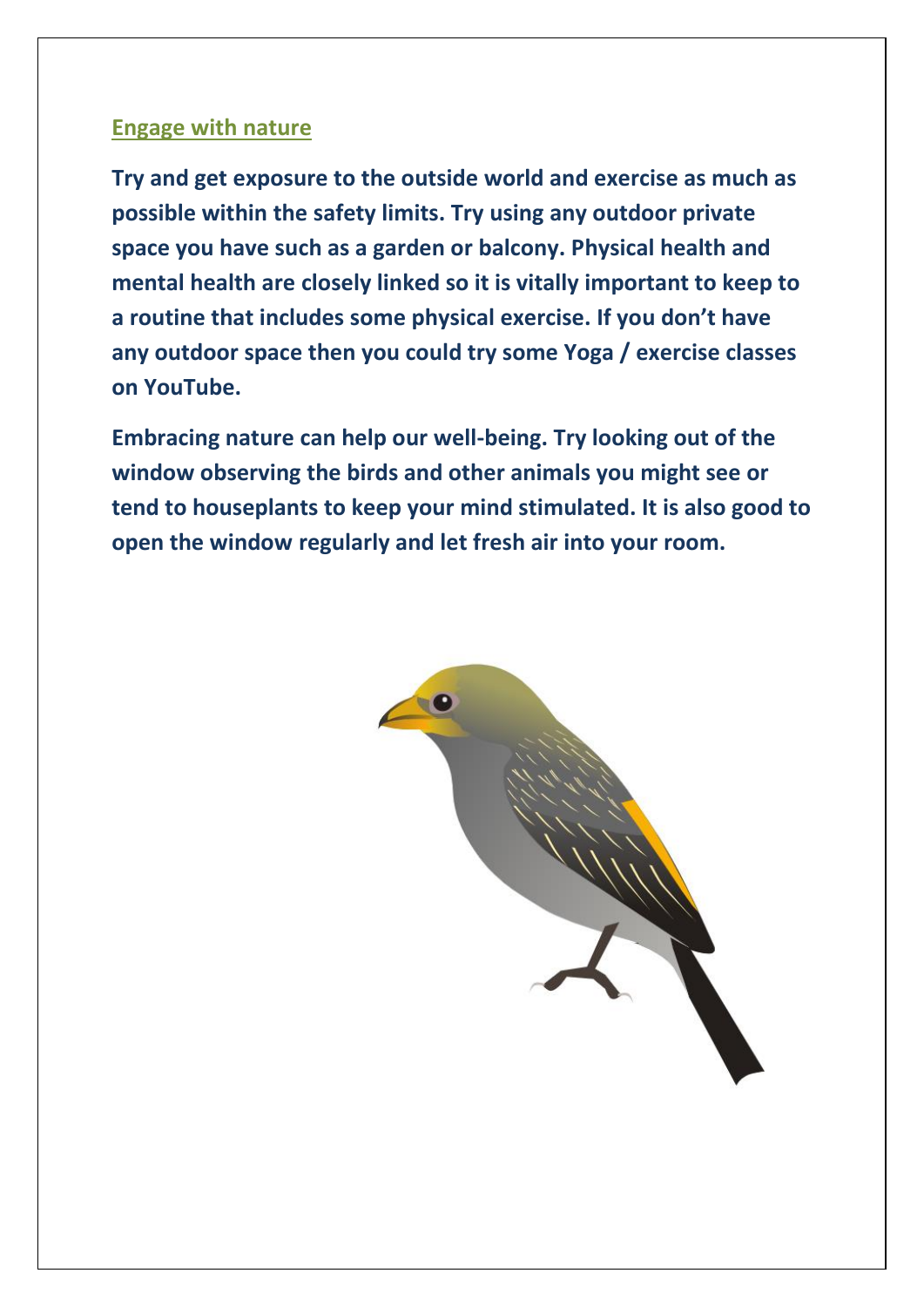## **Do maintain a sense of routine**

**Keep to a good routine and give structure to your day, not spending most of the day in your night wear forgetting to clean your teeth because you knew you wouldn't be seeing anyone. Although in the short term it can feel good to laze around but in the long term it isn't going to be good for your health and mental wellbeing. Whilst trying to maintain as much of a routine as you can, remember to wake up and go to bed at appropriate times to ensure you get enough rest and sleep.**

**Find some time to add value to your day, life is not just about eating and sleeping. Engage in some fun activities for yourself. It is natural for people who are self isolating to lose their positivity for the future, they use this time for self reflecting and pulling apart everything that is wrong with their life, this could be their job, relationship or friendships. When overwhelmed by lack of activity in our life, it can quickly impact on what we enjoy, so we must make time to have fun within our daily routine.**

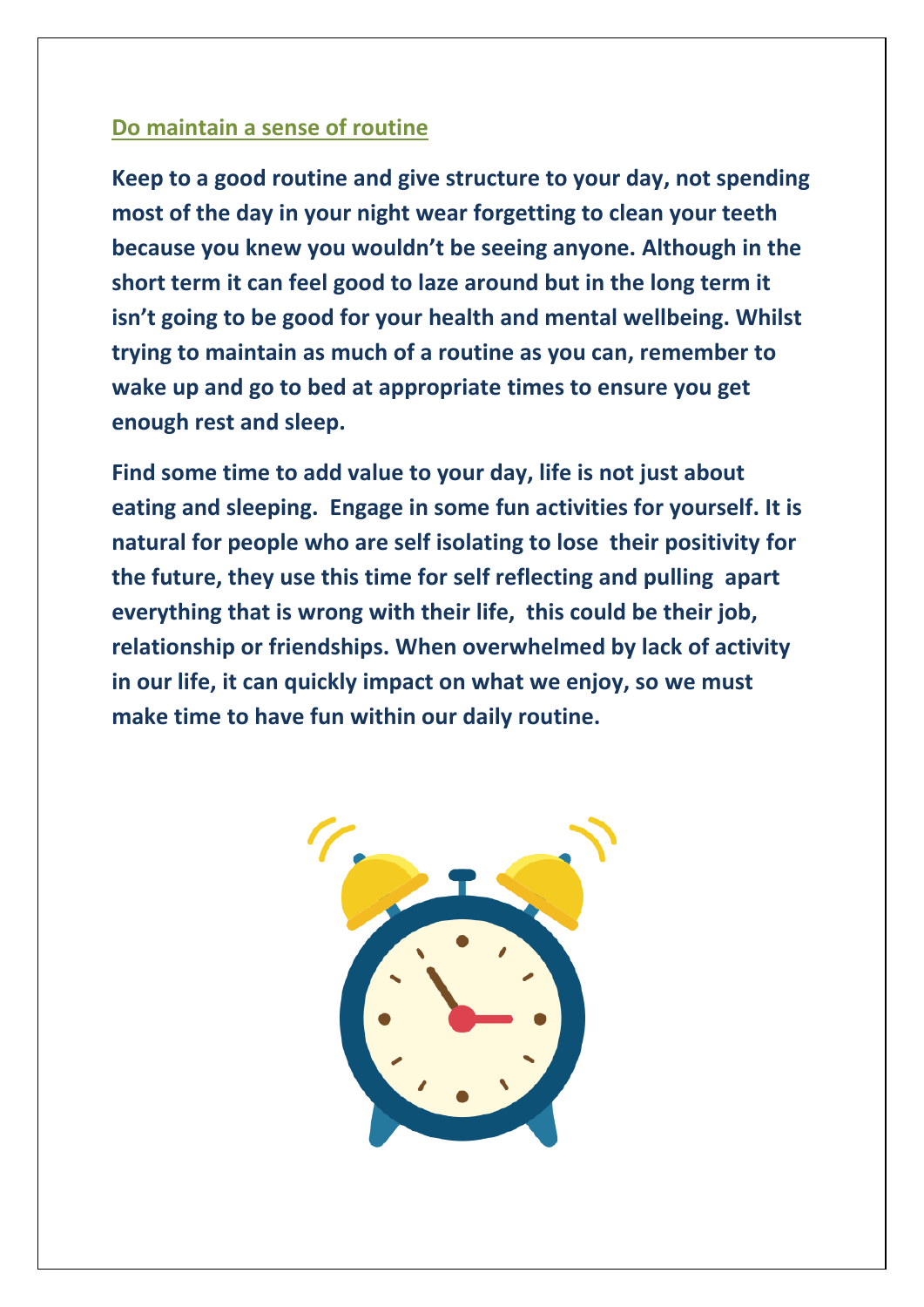### **Vary your activities**

**Sitting in front of a TV, phone screen or computer all day is not the best way to spend long periods of time.** 

**Below are some productive activity ideas to help fill your time…**

**1. Download and listen to podcasts.**

**2. Do some arts and crafts which you could share with your friends on Facebook, sharing pictures of what you have made.** 

**3. Try Knitting or crochet. The hospitals need small baby hats!**

**4. Try learning meditation techniques to help you stay focused.**

- **5. Bake cakes or try new recipes.**
- **6. Learn a new hobby like origami**
- **7. Skype friends and family, FaceTime calls to keep in touch.**
- **8. Try Creative writing, scrap booking, or making a Self Soothe Box.**

**9. Read a book. Choose a book that you and your friends can all read (you could all order from Amazon) and set up a face time book club so you can discuss the book and share your thoughts.**

**10. Engage in some DIY or gardening.**

**11. Pamper yourself with a face mask or foot spa.**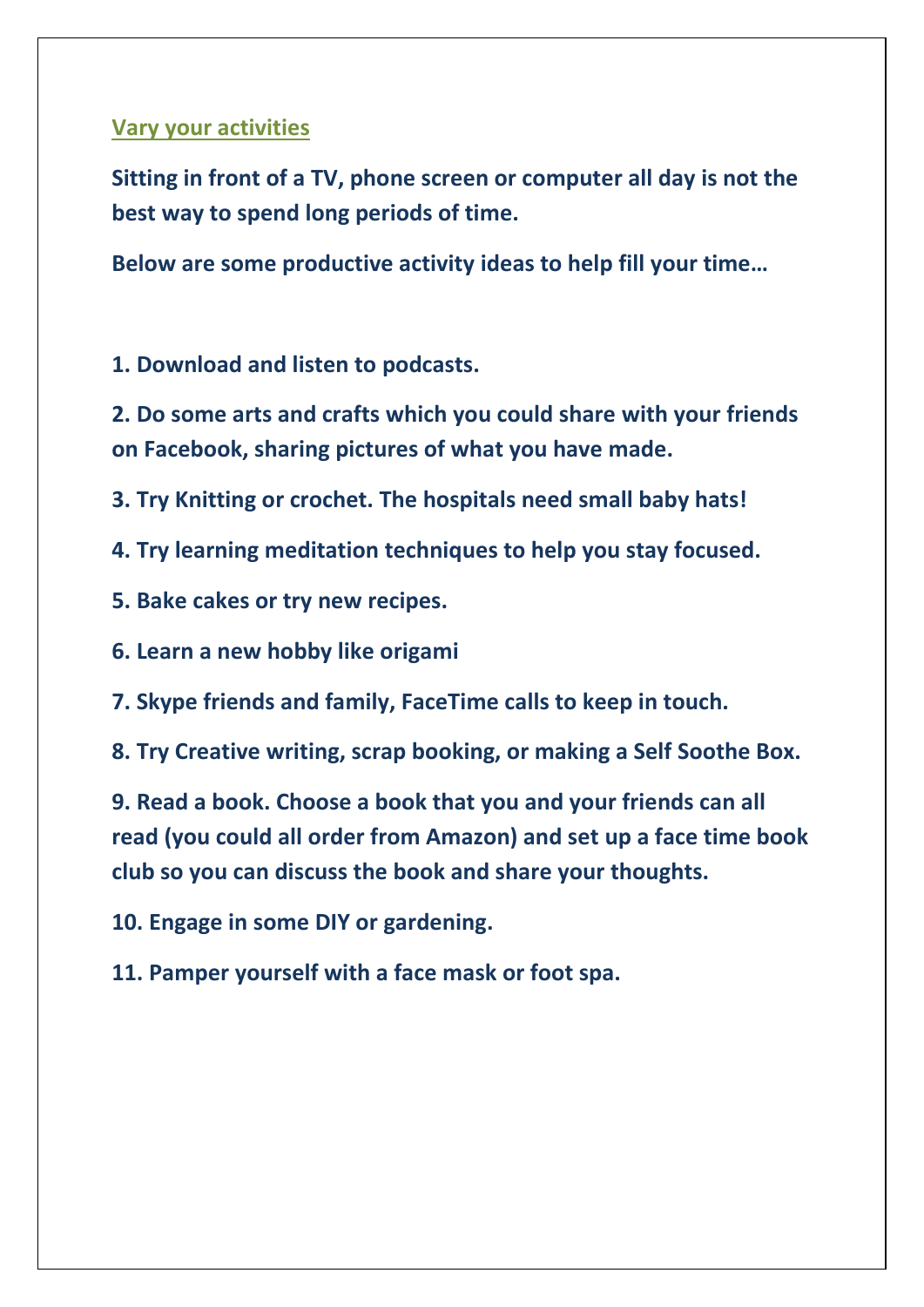### **Do stay connected to people**

**Just because you're self-isolating, it doesn't mean you have to cut yourself off from the world completely. If you feel that you're beginning to struggle, take some time to call a friend or family member and let them know how you're feeling. If you friends or family are not available, you can call emotional support lines, such as Samaritans or Mental Health Matters.** 

**During periods of self-isolation, try your best to maintain personal daily routines or create new positive routines. If health authorities have recommended limiting your physical social contact, you can stay connected via email, social media, video conference and telephone. Remember you don't have to be alone!**

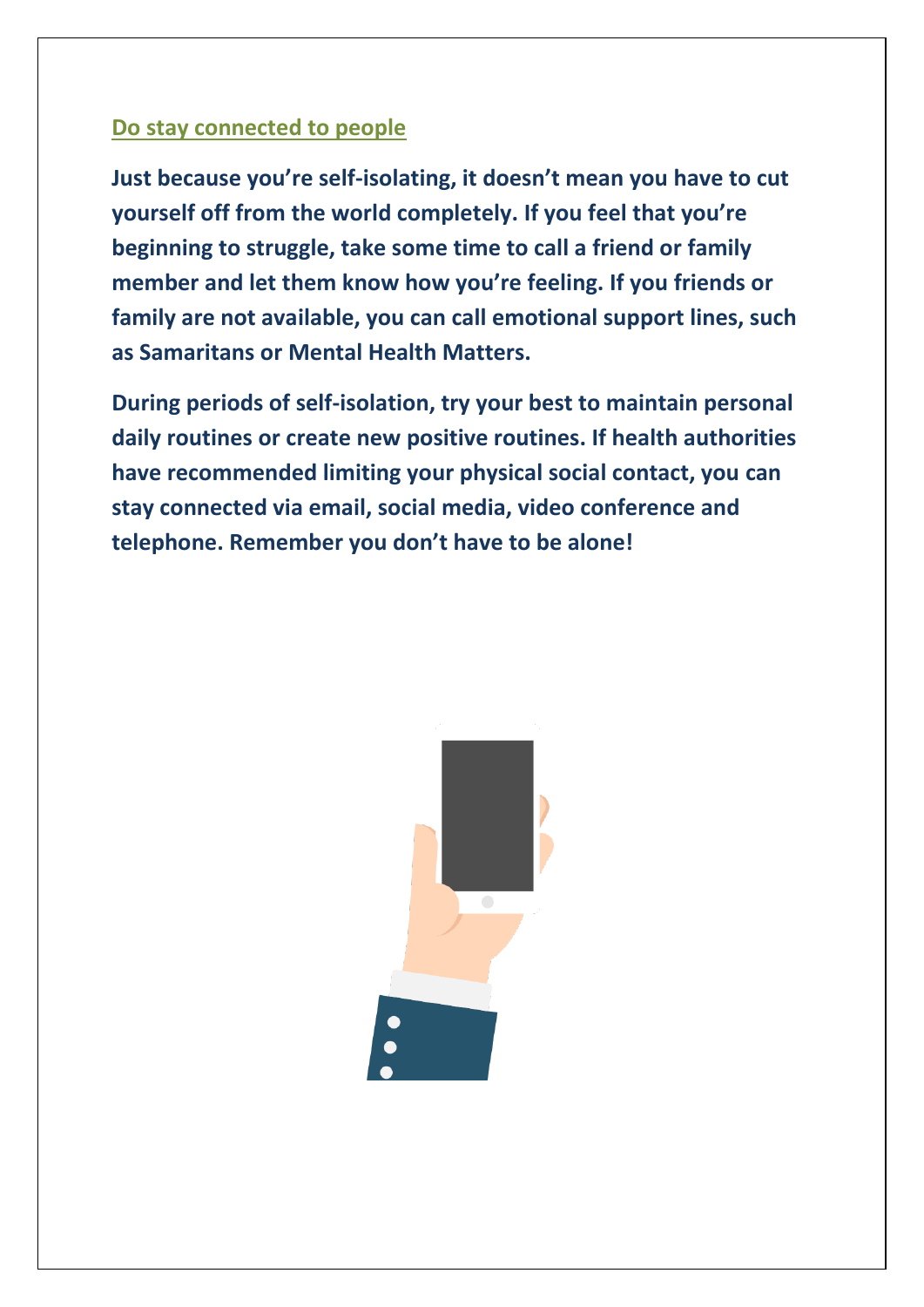#### **Limit your news intake**

**If you are finding the constant 24/7 coverage of coronavirus on the TV and social media is impacting your mental health then give yourself a break. The World Health Organisation says: "A nearconstant stream of news reports about an outbreak can cause anyone to feel anxious or distressed."**

**Only seek information updates and practical guidance at specific times during the day from health professionals, GOV .UK and the WHO website. It is also important to try and avoid listening to or following rumours that make you feel uncomfortable.**

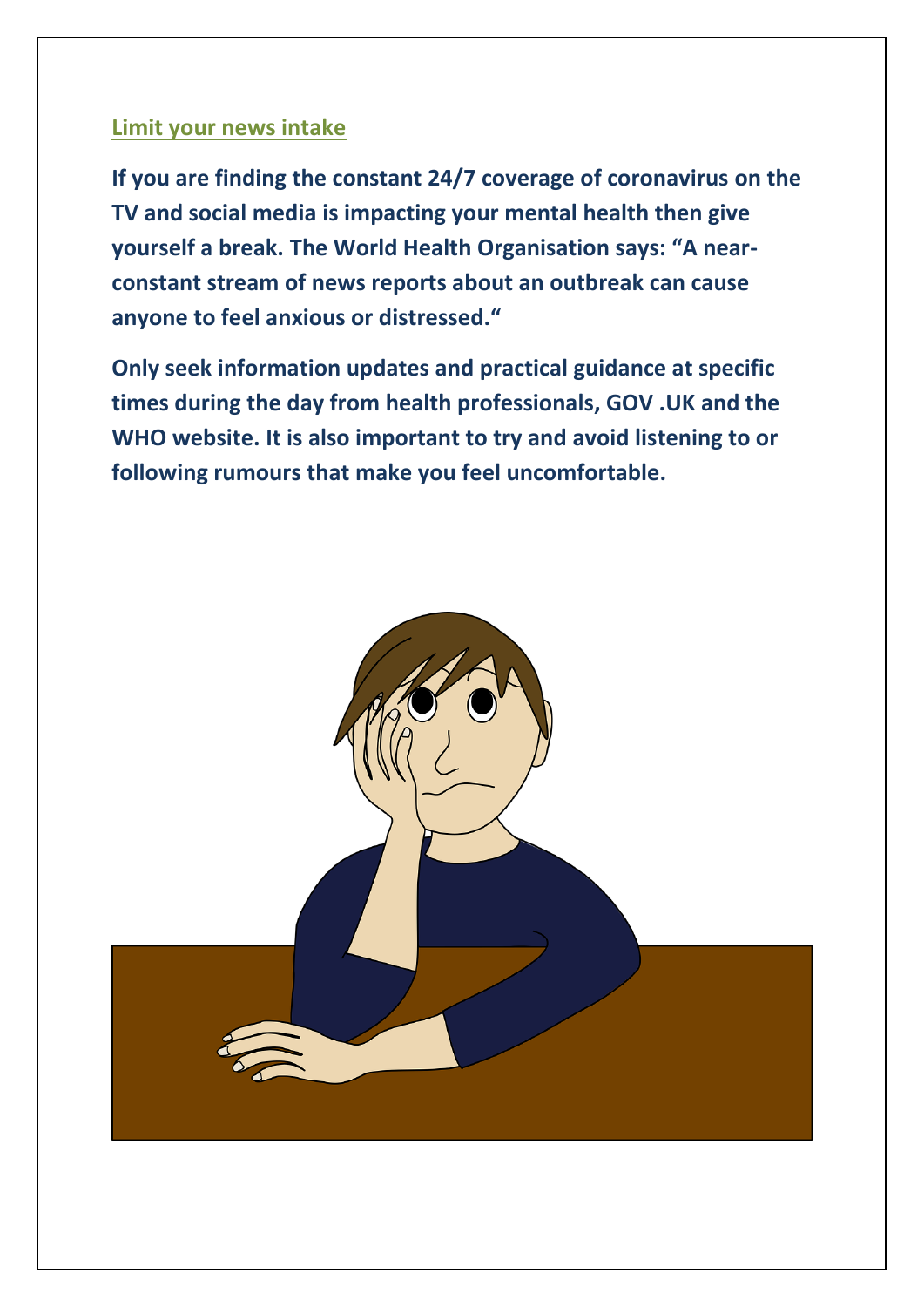# **Handy Checklist from MIND**

**Food: do you have a way to get food delivered? Cleaning: are your cleaning supplies stocked up? Money: can you budget for any higher bills or expenses? Will you save money from lower transport costs that you could spend elsewhere? Work: can you work from home or not? If not, what are your rights to payment or benefits? Medication: do you have enough medication, or a way to get more? Health: can you reorganise any planned therapy or treatments? Commitments: can someone else help you care for any dependents, walk your dog, or take care of any other commitments? Connectivity: have you checked the contact details of** 

**the people you see regularly, like their phone numbers or email addresses?**